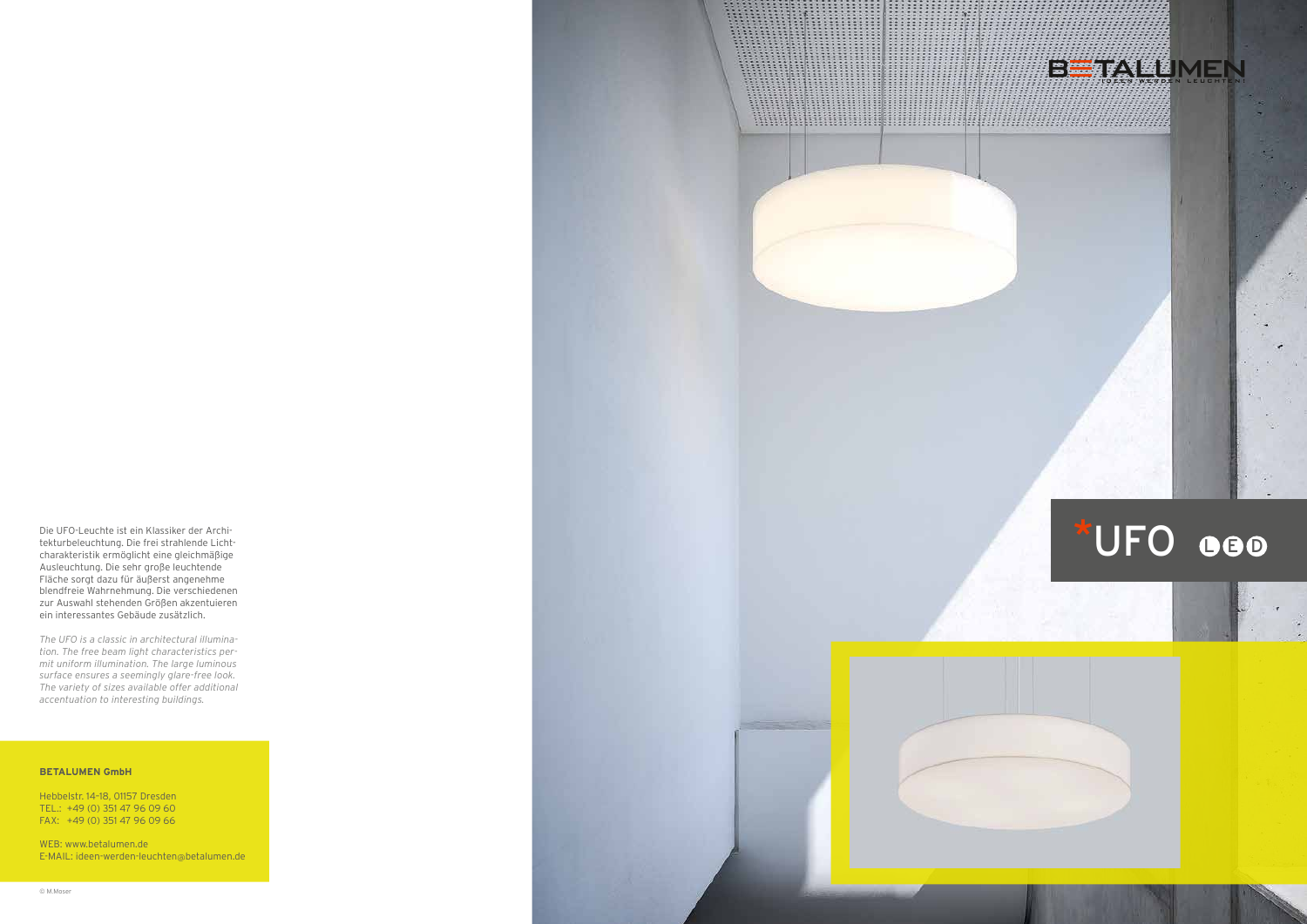

# \*UFO OOO





# **HINWEIS:**

- Lichtquelle und Betriebsgerät durch Fachkundige austauschbar
- Leistungsangabe für CRI > 90 abweichend  $(ca. +3.4\%)$
- Für Dimmung via Taster bitte Ausführung in "Konverter dimmbar DALI" bestellen

## **NOTE:**

- *• Light source and control gear suitable for replace ment by a professional.*
- *• Light output values for CRI > 90 differ (approx. + 3.4 %)*
- *• For dimming via push button, please order the "DALI dimmable converter"*



### **LEUCHTENBESCHREIBUNG:**

- Minimal auf ca. 50 mm kürzbare Seilpendel ermöglichen Einsatz der Leuchten als Deckenleuchte
- Hochleistungsfähige Acrylglasmaterialien dienen als effiziente Leuchtenabdeckungen
- Effektives Kühlmanagement für eine geschlossene Leuchtenform sorgt für reduzierten Staubeintrag und Insekteneinflug

### **LUMINAIRE DESCRIPTION:**

- *• Suspension cables that can be shortened to a minimum length of approx. 50 mm permit use of the luminaires as ceiling luminaireing.*
- *• High-performance acrylic glass serves asefficient mate rial for luminaire covers*
- *• Effective cooling management allows an enclosed light shape which reduces the entry of dust and insects*

# **TECHNISCHE DATEN:**

- Pendelleuchte
- LED LP1 > 130.000 h, LP2/MP1 > 100.000 h, MP2 > 70.000 h L80 B10
- Steckkontakt
- Konverter integriert
- Anschluss max. 3\* 2,5 mm 2
- IP20/I
- Kabel weiß 3G 0,75 mm2, L 1 m, zentraler Baldachin in Weiß
- 4 parallele Seilpendel leuchtenseitig höhenjus tierbar
- Acrylglas opalweiß
- Weiß Feinstruktur
- Metall pulverbeschichtet
- Konverter 0/50/60 Hz (AC/DC), 100.000 h
- Leuchte mit Indirektlichtanteil

# **OPTIONEN:**

- LED-Parameter (Licht strom, Farbwiedergabe, Farbtemperatur) nach Wahl
- Tunable white LED
- Konverter dimmbar (DALI, 1 – 10 V, via Funk/ EnOcean, Wireless via App Bluetooth ® / Casambi™-, via Taster, via un:c-Bus-IPv6-Netz werk, via Netzleitung ready2mains $TM - ...$ )
- Notlichtfunktionen nach Wahl
- Leuchte ohne Indirekt lichtanteil
- Baugröße nach Wahl
- Pendellänge nach Wahl

# **TECHNICAL DETAILS:**

- *• Pendant luminaire*
- *• LED LP1 > 130,000 h, LP2/MP1 > 100,000 h, MP2 > 70,000 h L80 B10*
- *• Plug-in contact*
- *• Integrated converter*
- *• Connection*
- *max. 3\* 2.5 mm 2*
- *• IP20/I*
- *• White 3G 0.75 mm2 cable, L 1 m, central junction box in white*
- *• 4 "Parallel" suspension cables, height adjustable at luminaire level*
- *• Opal white acrylic glass*
- *• Fine white structure*
- *• Powder-coated metal*
- *• Converter: 0/50/60 Hz (AC/DC), 100,000 h*
- *• Luminaire with indirect light component com ponent*

# **OPTIONS:**

- *• LED parameters (lumi nous flux, colour repro duction, colour tempera ture) of your choice*
- *• Tunable white LED*
- *• Dimmable converter (DALI, 1–10 V, via wirel ess/EnOcean, wireless via app Bluetooth ®/ CasambiTM-, via switch, via un:c bus IPv6 net work, via network cable -ready2mainsTM -...)*
- *• Your choice of emergen cy light functions*
- *• Luminaire without indirect light component component*
- *• Size of your choice*
- *• Your choice of cable length*